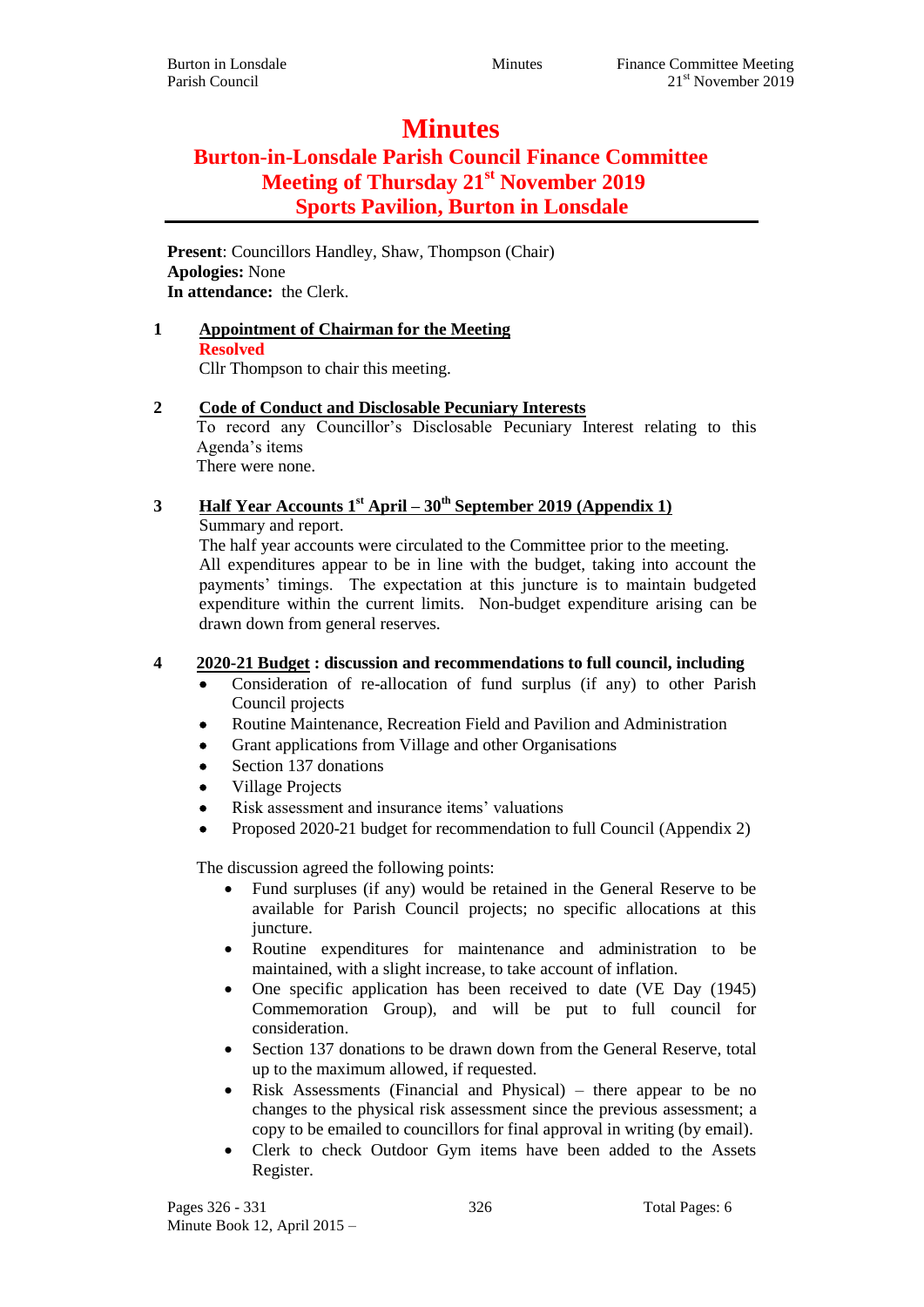The individual items were then considered; amounts were proposed for the 2020- 2021 budget.

**Resolved**

To propose to full council a total budget of £18,777 for the year 2020-21 (Appendix 2)

**5 2020-2021 Annual Precept:** recommendation to full council of amount to be requested from Craven District Council, in the light of the proposed total budget for 2020-2021, and projected unallocated reserves available at year end  $31<sup>st</sup>$ March 2020.

**Resolved**

To propose to full council a 2020-21 precept of £18,000, a 5.88% increase over the previous year 2019-20 (£17,000).

**6 Date, time and venue of next monthly Parish Council Meeting** Thursday 28<sup>th</sup> November 2019, starting at 7.30pm, Village Hall

**Signed .................................................... Dated ......................**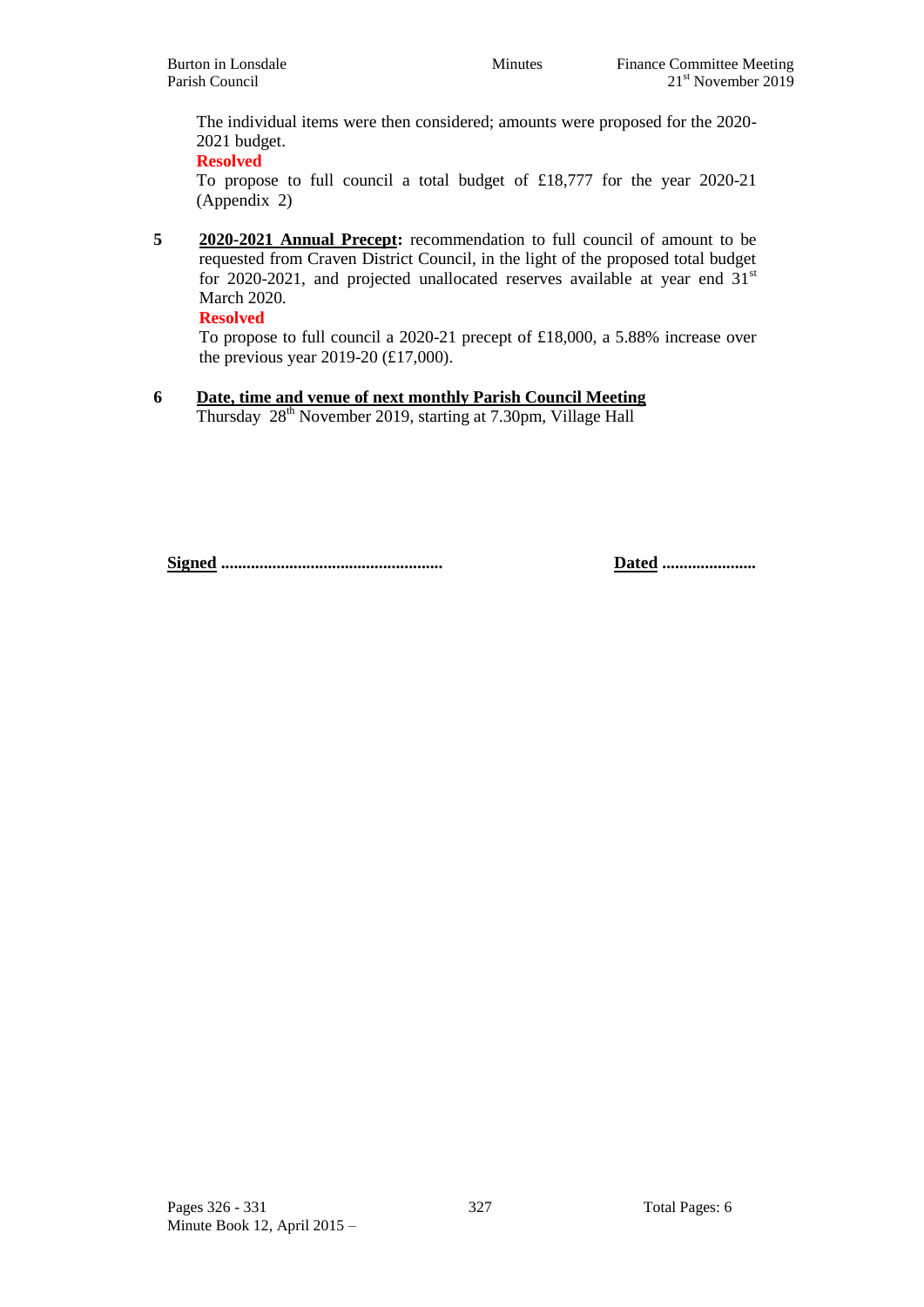#### **Appendix 1**

# **Receipts and Payments: 6 months 1st April to 30th September 2019**

| year end<br>31.03.19 |                                                      | 30.09.19  |
|----------------------|------------------------------------------------------|-----------|
|                      |                                                      |           |
|                      | <b>Receipts</b>                                      |           |
| 16,500.00            | Precept                                              | 17,000.00 |
| 44.48                | <b>Bank Interest</b>                                 | 35.60     |
| 300.00               | Sundry Income                                        | 300.00    |
| 16,511.06            | Grants/Donations                                     | 479.81    |
| 1,553.96             | <b>Hire Fees</b>                                     | 1,677.00  |
| 712.01               | Miscellaneous                                        | 219.03    |
| 4,801.50             | <b>VAT Refund Received</b>                           | 611.94    |
| 40,423.01            | <b>Total Income</b>                                  | 20,323.38 |
|                      |                                                      |           |
|                      | <b>Payments</b>                                      |           |
| 1,057.90             | Administration                                       | 429.70    |
| 2,393.52             | <b>Staff Costs</b>                                   | 1,196.76  |
| 170.00               | Section 137 Payments                                 | 0.00      |
| 9,563.70             | <b>Village Projects</b>                              | 412.01    |
| 902.34               | Utilities excl Rec Field                             | 984.72    |
| 74.72                | <b>Street Lights Maintenance</b>                     | 580.58    |
| 1,965.24             | Street Lights Loan repayment                         | 968.04    |
| 1,371.37             | Maintenance                                          | 590.75    |
| 3,111.78             | <b>Rec. Field Committee</b>                          | 2,356.69  |
| 1,562.88             | Sports Pavilion project                              | 0.00      |
| 942.51               | Sports Pavilion: maintenance                         | 1,488.75  |
| 576.00               | Subscriptions                                        | 0.00      |
| 1,310.17             | Insurances                                           | 1,347.98  |
| 120.00               | Room Hire                                            | 0.00      |
| 280.00               | <b>Audit Fees</b>                                    | 490.00    |
| 0.00                 | Donations                                            | 0.00      |
| 378.16               | <b>Sundries</b>                                      | 154.52    |
| 125.00               | Elections                                            | 0.00      |
| 0.00                 | Miscellaneous                                        | 0.00      |
| 0.00                 | Petty Cash                                           | 0.00      |
| 2,798.28             | VAT Paid                                             | 1,107.45  |
|                      |                                                      |           |
| 28,703.57            | Total Expenditure to 30 <sup>th</sup> September 2019 | 12,107.95 |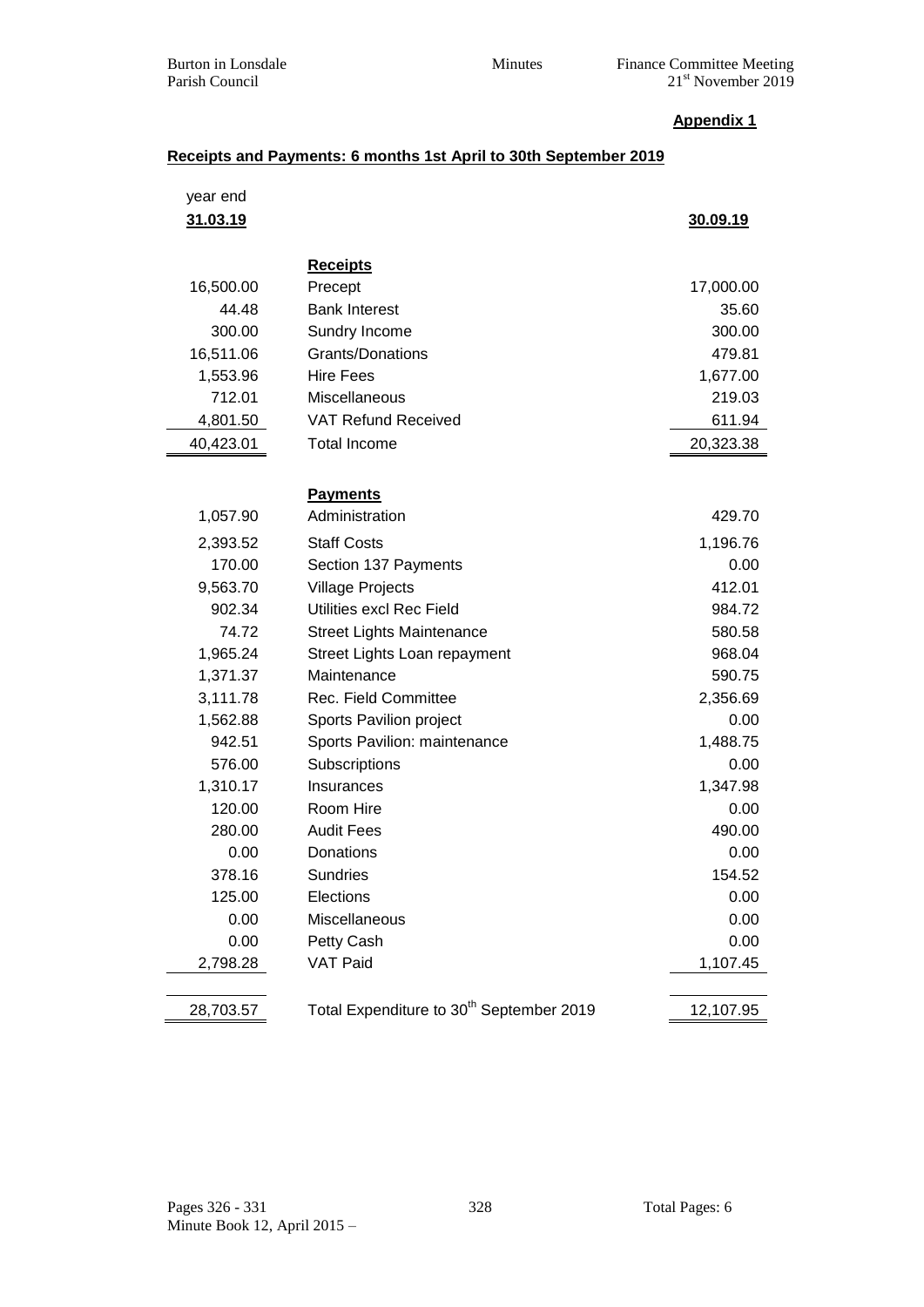| Burton in Lonsdale | <b>Minutes</b> | <b>Finance Committee Meeting</b> |
|--------------------|----------------|----------------------------------|
| Parish Council     |                | 21 <sup>st</sup> November 2019   |

|             | <b>Balance brought forward:</b><br><b>Current Account</b><br><b>Business Reserve A/c</b> |                                                     | 1.4.19<br>1.4.19 | 300.00<br>34,830.10                  |                        |
|-------------|------------------------------------------------------------------------------------------|-----------------------------------------------------|------------------|--------------------------------------|------------------------|
| O/S cheques |                                                                                          |                                                     | 1.4.19           | $-2,740.57$                          |                        |
| Add:        | Receipts                                                                                 |                                                     |                  |                                      | 32,389.53              |
|             |                                                                                          |                                                     |                  | 20,323.38                            | 20,323.38              |
|             |                                                                                          |                                                     |                  |                                      | 52,712.91              |
|             |                                                                                          |                                                     |                  |                                      | 52,712.91              |
|             | Payments                                                                                 | April-June<br>July - Sept<br>Oct - Dec<br>Jan - Mar | balance c/f      | 7,151.40<br>4,956.55<br>0.00<br>0.00 | 12,107.95<br>40,604.96 |
|             | Bank Reconciliation at 30.09.19                                                          |                                                     |                  |                                      |                        |
|             |                                                                                          |                                                     |                  |                                      |                        |
|             | <b>Current Account</b>                                                                   |                                                     | 300.00           |                                      |                        |
|             | Business Reserve A/c @ 30.09.19                                                          |                                                     | 41,814.07        |                                      |                        |
|             |                                                                                          |                                                     | 42,114.07        |                                      |                        |
|             | O/S cheques at 30.09.19                                                                  |                                                     | $-1,509.11$      |                                      | 40,604.96              |
|             |                                                                                          |                                                     | 40,604.96        |                                      | $-40,604.96$           |
|             |                                                                                          |                                                     |                  |                                      | 0.00                   |

# **Bank Accounts Reconciliation for period 1st April - 30th September 2019**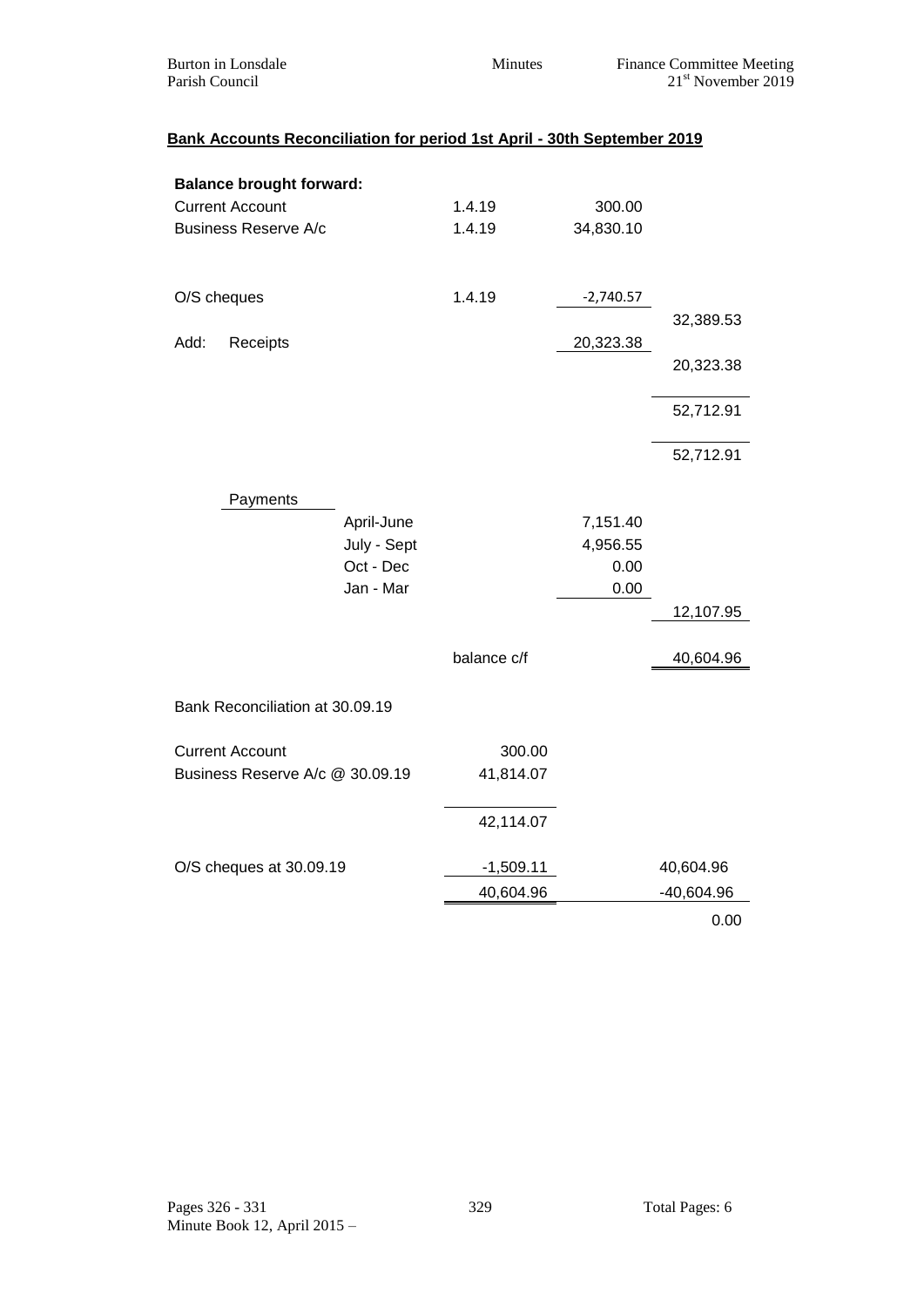Burton in Lonsdale Minutes Finance Committee Meeting Parish Council 21<sup>st</sup> November 2019

Appendix 2

#### **2020 – 2021 Budget proposal**

|                                                             |         | 2020-21<br><b>Budget</b><br>as of<br>21.11.19 |
|-------------------------------------------------------------|---------|-----------------------------------------------|
| <b>Maintenance and renewals</b>                             |         |                                               |
| Street lights power supply                                  |         | 1,000                                         |
| Street Lights (year 1 of maintenance cycle)                 |         | 300                                           |
| Street Lights: Renewals/loan repayments                     |         | 1,887                                         |
| <b>Seat Maintenance</b>                                     |         | 300                                           |
| Street maintenance, Notice boards                           |         | 100                                           |
|                                                             | Areas   |                                               |
| Lot 4 Grass cuts Village Green, path to VOSCY               | $1 - 5$ | 3,000                                         |
| Lot 5 Grass cuts Riverside Land                             |         |                                               |
| Trees Riverside Land, VOSCY & VG                            |         | 1,000                                         |
| Xmas Tree for Village Green (250), power (75)               |         | 300                                           |
| Village Green misc inc War memorial                         |         | 0                                             |
| VOSCY grass cuts                                            |         |                                               |
| VOSCY: trees, memorials, misc maintenance                   |         |                                               |
| Grass cut: path verges to Rec Field                         |         |                                               |
| S/137 donations to village organisations, incl. Shop        |         | 0                                             |
| Donations other than s137: BRG (LGA 1976 (Misc Provs))      |         | $\mathbf 0$                                   |
|                                                             |         |                                               |
| <b>Recreation Field</b>                                     |         |                                               |
| Pavilion water, electric                                    |         | 1,500                                         |
| Pavilion maintenance (LGA 1976 Misc Provs)                  |         | 1,500                                         |
| Equipt inspection; maintenance                              |         | 400                                           |
| Rec Field (excl. Pavilion) maintenance: bollards (75), wall |         |                                               |
| repairs (200)                                               |         | 750                                           |
| Grass Cuts: Football pitch, & surround (April-October)      |         |                                               |
| Grass Cuts: play area                                       |         |                                               |
| Grass Cuts: Pavilion, path, gate, road verge                |         |                                               |